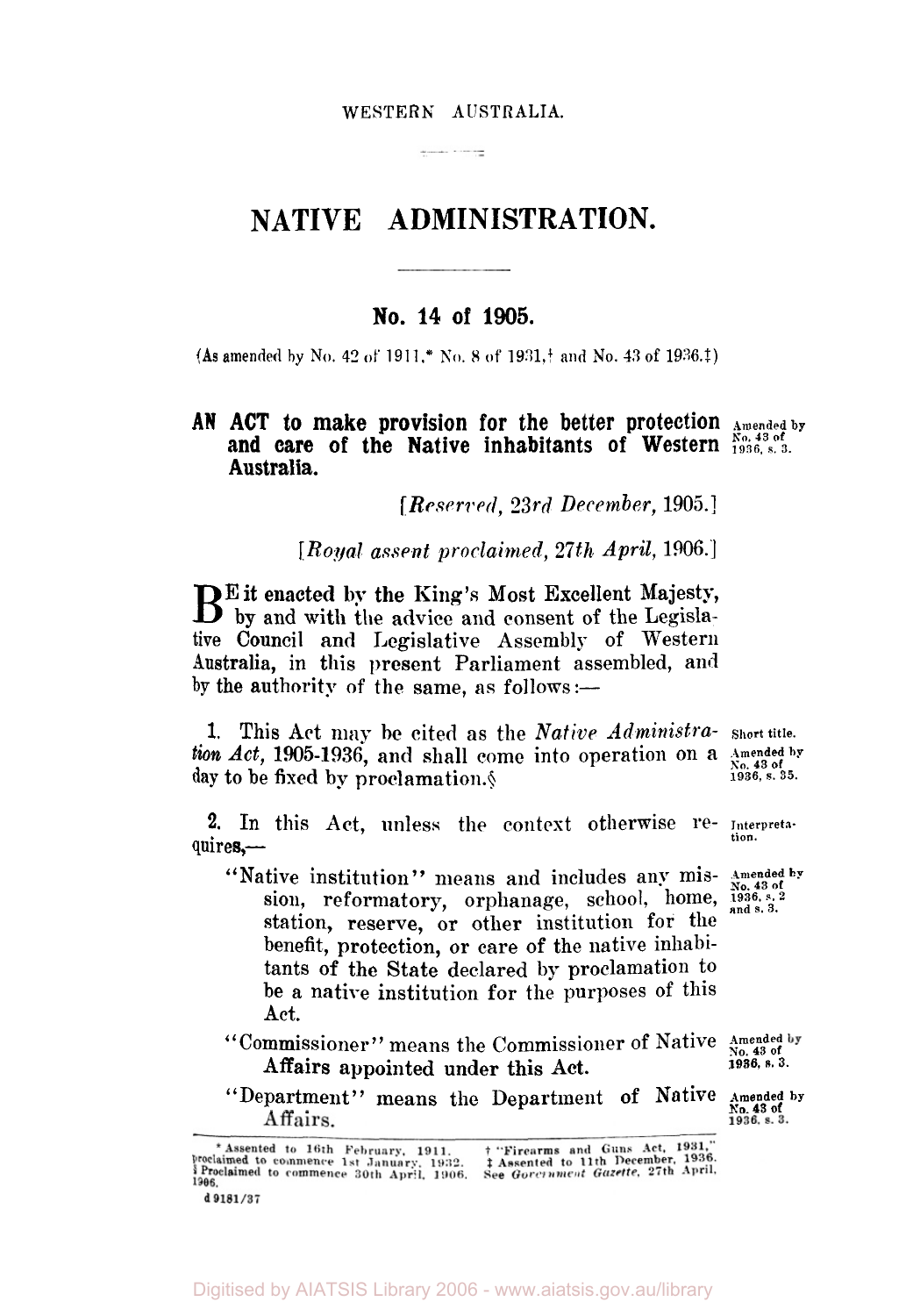## *Native Administration.*

"District" means any portion of the State declared by proclamation to be a district €or the purpose of this Act.

"Inspector" means an inspector appointed under this Act.

"Minister" means the responsible Minister of the Crown charged with the administration of this Act.

"Native" means-

- (a) any person of the full blood descended from the original inhabitants of Australia ;
- (b) subject to the exceptions stated in this definition any person of less than full blood who is descended from the original inhabitants of Australia or from their full blood descendants, excepting however any person  $w$ ho is—
	- (i) a quadroon under twenty-one years **of**  age who neither associates with or lives substantially after the manner of the class of persons mentioned in paragraph (a) in this definition unless such quadroon is ordered by a magistrate to be classed as a native under this Act;
	- (ii) a quadroon over twenty-one years of **age,** unless that person is by order **of** a magistrate ordered to be classed as a native under this Act, or requests that he be classed as a native under this Act; and
	- (iii) a person of less than quadroon blood who was born prior to the **31st** day of December, **1936,** unless such person expressly applies to be brought under this Act and the Minister consents.
- "Police officer" means any constable or officer **of** the police.
- "Prescribed" means prescribed by this Act or regulations.
- Protector" means a protector of natives appointed under this Act, and includes the Commissioner.

**Inserted by** *so.* **43 of 1936. s. 2. See 14 of 1905, s. 3.** 

 $\cdot$ <sup>2</sup>

**Amended by**  *So.* **43 of 1936. s. 2.** 

**Inserted by** *so.* **43 of 1936. s. 2.** 

**A** mended by  $\mathbf{P_{r}}$ **1936, s. 3. No 43 of**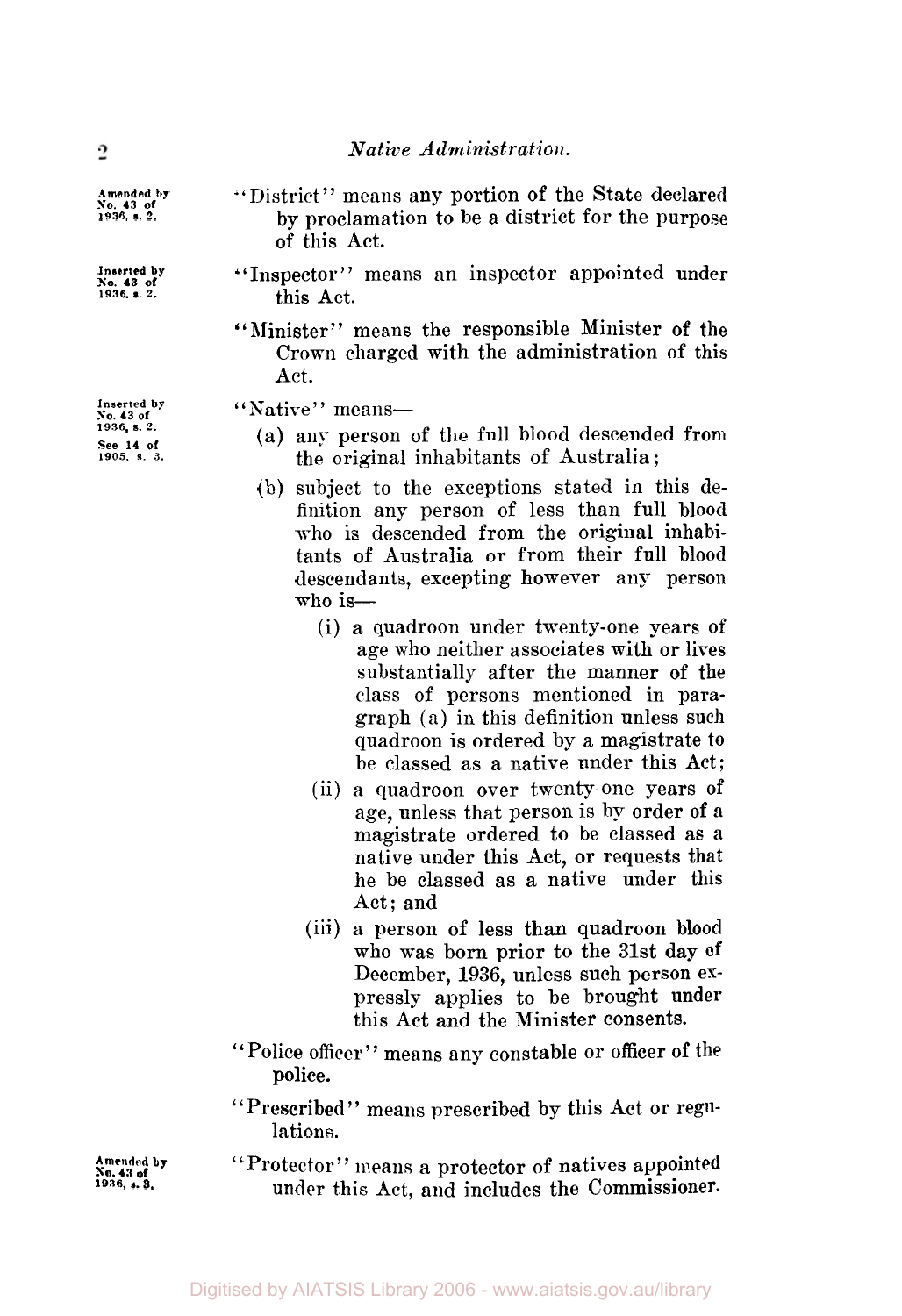- "Quadroon" means a person who is descended from Inserted by the full blood original inhabitants of Australia **1936, s. 2.**  or their full blood descendants hut who is only one-fourth of the original full blood.
- "Regulations" means the regulations for the time being in force under this **Act.**
- "Reserve" means a reserve for natives proclaimed **mended by**  under this Act.
- "Superintendent " means **a** superintendent appointed under this Act for any reserve.

**3.** (1.) Any quadroon over twenty-one years of age Persons of may-<br> **may** and the contract of the contract of the contract of the contract of the contract of the contract of the contract of the contract of the contract of the contract of the contract of the contract of the contract o

- (a) **on** application **being** made by the Commissioner *blood may in certain cases*  in the prescribed manner to a magistrate be come under the Act. ordered to be classed as a native under this **New section** Act; or **No. 43 of No. 43** of **No. 43** of
- **(b)** on his application and with the consent of the  $\frac{1936, 8.5}{24}$ Minister be classed as a native under this Act. 1905, s. 3.

**(2.)** Any person who **was** born prior to the 31st day *of* December, 1936, and who is of less than quadroon blood may apply to the Minister to be classed as **a** native, **and** may be classed as a native if the Minister consents.

**4.** There shall be a department under the Minister to The Departbe called the Department of Native Affairs, and to be *Native Affairs.*  charged with the duty of promoting the welfare of the  $\frac{61 \text{ Vic}}{5, \text{s.} 5}$ . natives, providing them with food, clothing, medicine  $\frac{\text{Ameasured by}}{\text{Ameasured by}}$  and medical attendance, when they would otherwise be  $\frac{\text{Na}}{1936}$ , s. 3. and medical attendance, when they would otherwise be destitute, providing for the education of native children, and generally assisting in the preservation and wellbeing of the natives.

**5.** The Colonial Treasurer shall, in every year, place Sum to be the disposal of the department, out of the Consoli-disposal of dated Revenue Fund, a sum of ten thousand pounds, and **ment.** at the disposal of the department, out of the Consolisuch further moneys as may be provided by Parliament, See 61 Vict., **to** be applied to the purposes of the department.

**If** in any year the whole of the said annual sum is not expended, the unexpended balance shall be retained by the department, and expended in the performance of the duties thereof in any subsequent year.

quadroon or<br>less than<br>**quadroon**<br>blood may in **inserted by** 

**No. 43 of**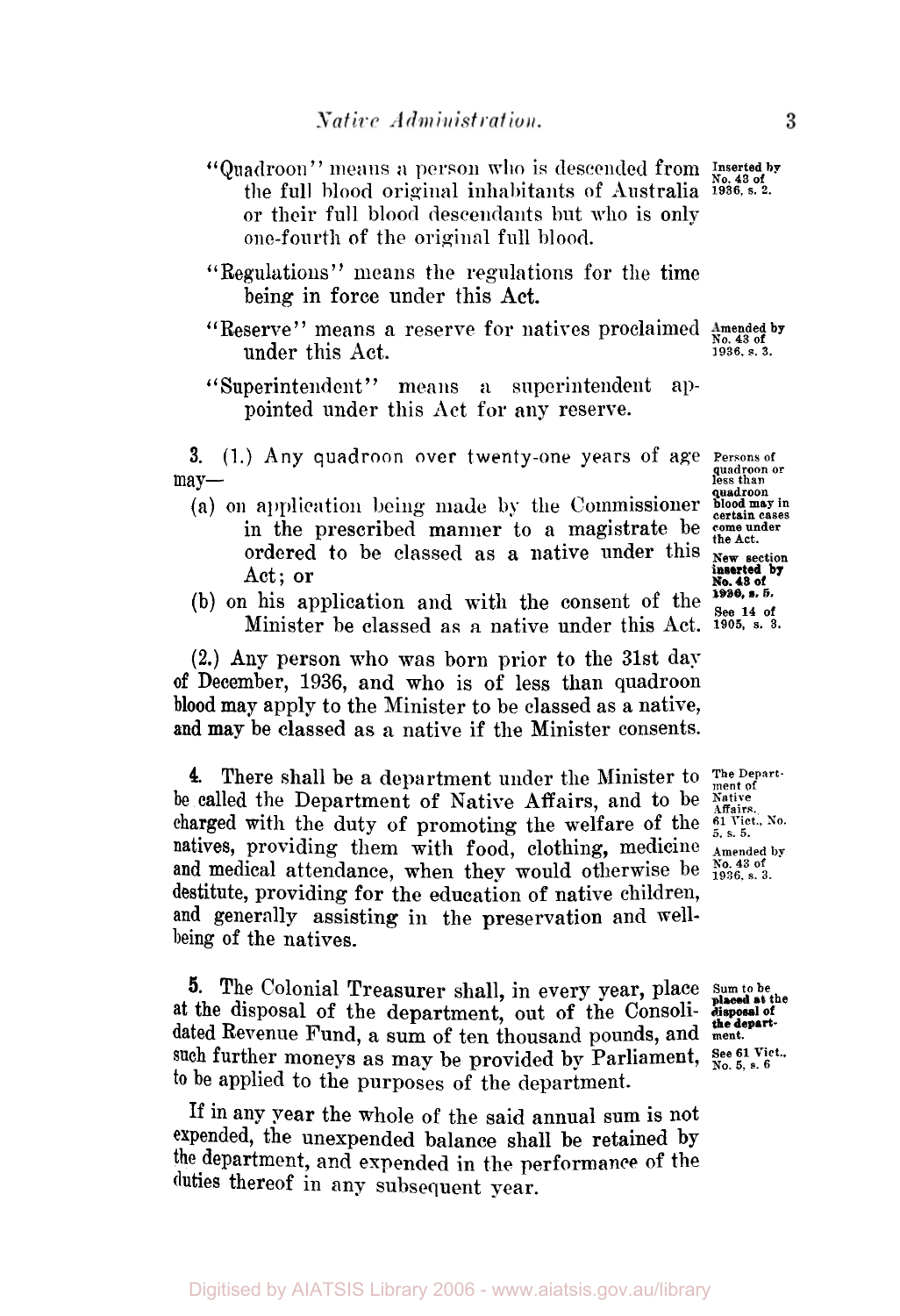## **4** *Native Administration.*

**Duties of department.**  *See* **61 Vict.. No. 5, s.** *7.*  **Amended by No. 43 of 1936.** s. **3.** 

- **6.** It shall be the duty of the department-
	- (I) To apportion, distribute, and apply, as may seem most fit, the moneys by this Act placed at its disposal;
	- **(2)** To distribute blankets, clothes, and other relief to the natives, at the discretion of the department:
	- **(3)** To provide for the custody, maintenance, and education of the children of natives ;
	- **(4)** To provide, as far as practicable for the supply of medical attendance, medicines, rations, and shelter to sick, aged, and infirm natives ;
	- (5) To manage and regulate the use of all reserves set apart for the benefit of natives;
	- **(6)** To exercise a general supervision and care over all matters affecting the interests and welfare of the natives, and to protect them against injustice, imposition, and fraud.

**7.** The Governor shall appoint a Commissioner **of**  Native Affairs, and the Minister may from time to time appoint and dismiss fit and proper persons to be protectors, who shall, within the districts respectively assigned to them, have and exercise the powers and duties prescribed.

The Commissioner shall, under the Minister, be responsible for the administration of the department **and**  the execution of this Act throughout the State.

The Governor may appoint any person to be the deputy **of** the Commissioner, and in that capacity to exercise and discharge all **or** any **of** the powers and functions of the Commissioner, whether that officer be absent from **or** present in the State. But such appointment shall not **affect** the exercise **or** discharge by the Commissioner himself of any power or function.

The Governor may appoint such persons as he **may**  think fit to be travelling inspectors, whose duty it shall be in regard to the territories assigned to them to inspect **and** report to the Commissioner on-

- (a) the condition of the natives generally; and
- **(b)** the management and conduct **of** native institutions periodically.

**Protectors may be appointed See 61 Vict..** *So.* **5. s. 4.. 17,** *s. 6.*  **Amended by No. <sup>43</sup>of 1936, s. 3.**  *Q;* **1897** *SO.* 

**Added by So. 42 of 1911, s.** *2.*  **Amended by No. <sup>43</sup>of 1936. s. 3.** 

**Travelling inspectors. Inserted by**  *No.* **43 of 1936. s. 6.**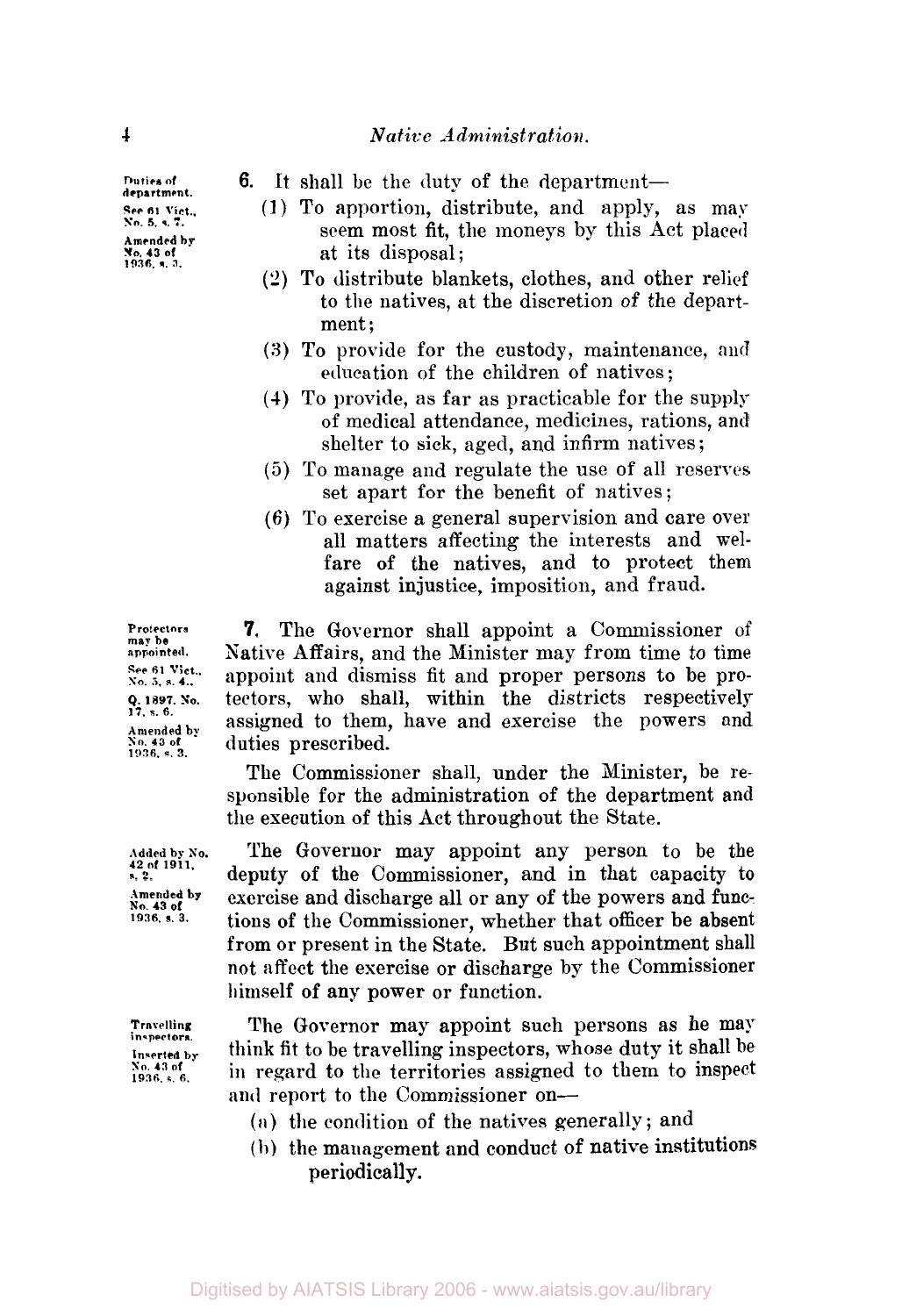8. The Commissioner shall be the legal guardian of <sup>Commissioner</sup> to be **the** *Commissioner* that the child has a guardian. every native child notwithstanding that the child has a suardian. parent or other relative living, until such child attains the **No. 42** of age of twenty-one years.

9. Any person who without the authority, in writing, **Prohibition** is a protector, removes or causes any native to be natives. of a protector, removes or causes any native to be removed from one district to another, or to any place Amended by beyond the State, shall be guilty of an offence against **1936, ss. 3 and 8.**  this Act.

Before such authority is given the person desiring  $_{\text{See Q}_{n}}$  1902, such removal shall enter into a recognisance with a <sup>No. 1, s. 7.</sup> surety or sureties, at the discretion of the protector, in **a** sum which the protector considers sufficient to defray the expense **of** the return of such native to the place from which such native is to be removed.

Every such recognisance shall be in the prescribed form, and shall be taken **in** duplicate by **a** protector or police officer, who shall forthwith forward one of the duplicates to the Commissioner.

*A* recognisance map be renewed from time to time at the discretion of the Commisioner

The protector may, in his discretion, dispense with such recognisance in **any** particular case.

Provided that this section shall not apply to any male person over twenty-one years of age who is of half blood **No. 43 of** or less than half blood descent from the original full blood inhabitants of Australia or from their full blood descendants, where such person does not live after the manner of the original full blood inhabitants or their full blood descendants.

**10.** The Governor may, by proclamation,—

- (1) declare any Crown lands to be reserves for natives: provided that not more than  $\mathbf{t}^{\text{wo}}$   $\mathbf{A}^{\text{mended by}}$ thousand acres of land held under lease or  $\frac{N_{0.42 \text{ of}}}{1911, s. 4}$ , in the Crown shall be the subject of  $\frac{1911, s. 41}{1936, s. 3}$ . license from the Crown shall be the subject of proclamation hereunder in any one Magisterial district.
- (2) alter the boundaries of a reserve;
- **(3)** abolish a reserve.

11. The Governor may appoint fit and proper per- ents of **sons** to be superintendents of reserves.

**and No. 43 of 1936,** *ss.* **3 and 7.** 

**See Q., 1897, No. 17,** *s.* **17.** 

**1936. s. 8.** 

**Reserves.** 

See **Q.,1897,**<br>No. 17, ss. 7<br>and 8.

**superintend-See** *Q.,* **1897. No. 17.** *s.* **7.**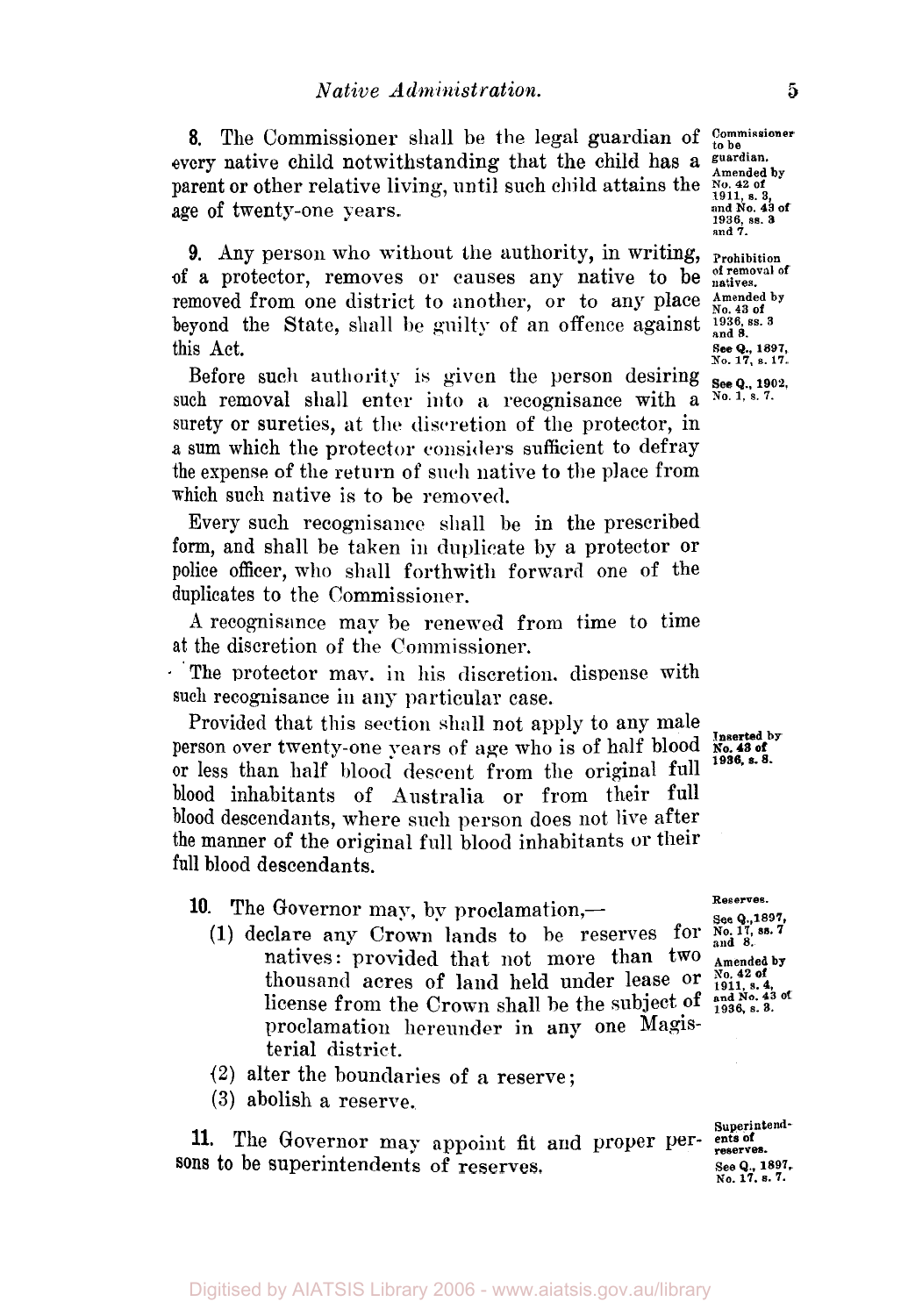**Natives may**  to reserves. **See** *Q.,* **1897. No 17, s. 9. Amended by No. 43 of 1936, ss.3 and 9.** 

**12.** The Minister may cause any native to be removed to and kept within the boundaries of a reserve, district, institution, or hospital, or to be removed from one reserve, district, institution, or hospital to another reserve, district, institution, or hospital, and kept therein.

Any native who shall refuse to be so removed to **or**  kept within such reserve, district, institution, or hospital shall be guilty of an offence against this Act.

In every prosecution under this section an averment contained in the complaint that the Minister directed the defendant to be removed to or **kept** within a reserve, district, institution, or hospital shall be deemed to be proved in the absence of proof to the contrary.

**Exceptions. See Q., 1897,**<br>No. 17, s. 10. **Amended by No. 43 of 1936, s. 3.** 

**13.** Every native-

- (a) who is lawfully employed by any person; or
- (b) who is the holder of a permit to be absent from a reserve; or
- (c) who is a female lawfully married to and residing with a husband who is not himself *<sup>a</sup>* native; or
- (d) for whom, in the opinion of the Minister, satisfactory provision is otherwise made,

shall be exempted from the provisions of the last preceding section.

14. It shall not be lawful for any person other than **from entering** a native to enter or remain, or be within the boundaries **SECUTE: 18981.02.** Of a reserve for any purpose whatsoever, unless he is a sec q., 1897. superintendent or a person acting under his direction or Amended by an inspector or a protector or a person authorised in 1936, ss. 3<br>
1936, ss. 3<br>
and 10.<br> **Amended by** and 10. that behalf under the regulations.

15. Any person who, without lawful authority or **going upon or** excuse,-

- **rative from** (a) goes or remains within the boundaries or confines of a reserve or native institution; or
- $A_{m,n}$  and  $A_{m}$  (b) **removes** a native, or causes, assists, entices, or  $A_{m,n}$  and  $A_{m}$  **because**  $A_{m}$  **causes**  $A_{m}$  **c**  $A_{m}$  **c**  $A_{m}$  **c**  $A_{m}$  **c**  $A_{m}$  **c**  $A_{m}$  **c**  $A_{m}$  **c**  $A_{m}$  **c**  $A_{m}$  **c**  $A$ No. 43 of<br> **No. 43 of ss.** 3 **persuades a native to remove from a reserve**<br> **and 11. and 11. and 11. and 11. and 11. and 11. and 11. and 11. and 11. and 11. and 11. and 11. and 11. and 11. and 1 and 11.** or native institution; or
- **Inserted by** (c) transports or assists a native in or after his removal or escape therefrom,

shall he guilty of an offence against this Act.

**Persons who<br>are prohibited<br>from entering a reserve. Amended by** 

**unlawfully removing No. 17, s.11.** 

**No. 48 of**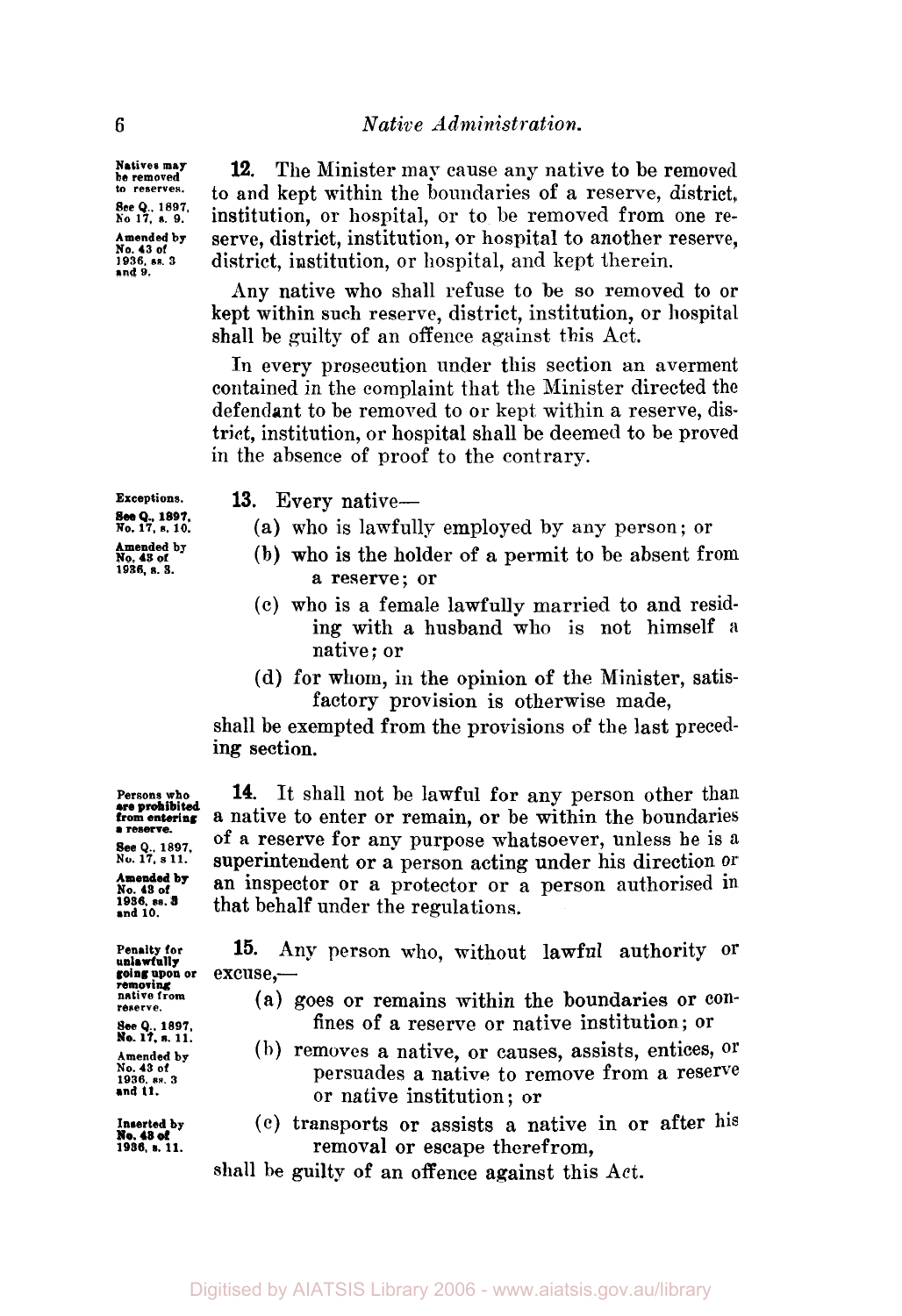The proof of such lawful authority or excuse shall be upon the person charged.

Any person guilty of an offence under the provisions less less that the section shad of this section shall be liable of this section shall be liable- **1936,** *s.* **11.** 

- (a) in the case of a first offence, to **a** penalty not exceeding fifty pounds or to imprisonment with hard labour for six months, or both;
- (b) in the case of a second offence, to a penalty not exceeding one hundred pounds or to imprisonment with hard labour for twelve months, or both;
- $(c)$  in the case of a third or subsequent offence, to a penalty not exceeding two hundred pounds or to imprisonment with hard labour for two years, or both.

**16.** (a) The Commissioner may authorise some suit- **Compulsory**  able person or persons to examine any natives with **a of diseased**  view to ascertaining if they are afflicted with disease. **Inserted by** 

(b) Any person or persons so authorised may use such  $\frac{No. 43 of}{1936, s. 12.}$ means as may be necessary to compel any native to undergo examination accordingly and to submit to such treatment as may be necessary in the circumstances.

(c) Any native who refuses to submit himself to examination or treatment, or who obstructs any person acting under any such authority commits an offence against this Act.

**17.** Every existing indenture of apprenticeship made **Existing** under the provisions of the Aborigines Protection Act, ships determined 1886, shall, at the expiration of six months from the commencement of this Act, by force of this Act, become can-  $\frac{16}{\text{print}}$  is recelled and annulled.

**18.**  (I.) It shall not be lawful **to** employ any native, **Natives not to he employed without**  except under permit or permit and agreement:

Provided that this section shall not apply to any male **See Q., 1897, Sp. Provided** in the set of the set of  $\mathbb{R}^n$ . or less than half blood descent from the original full Amended by person over twenty-one years of age who is of half blood **12, 14.**  blood inhabitants of Australia or from their full blood **1936**, ss. 3 descendants, where such person does not live after the **Formerly** s. manner of the original full blood inhabitants or their  $\frac{17}{\text{print}}$ , 1913 refull blood descendants.

**examination natives, etc.** 

**permit.** 

Digitised by AIATSIS Library 2006 - www.aiatsis.gov.au/library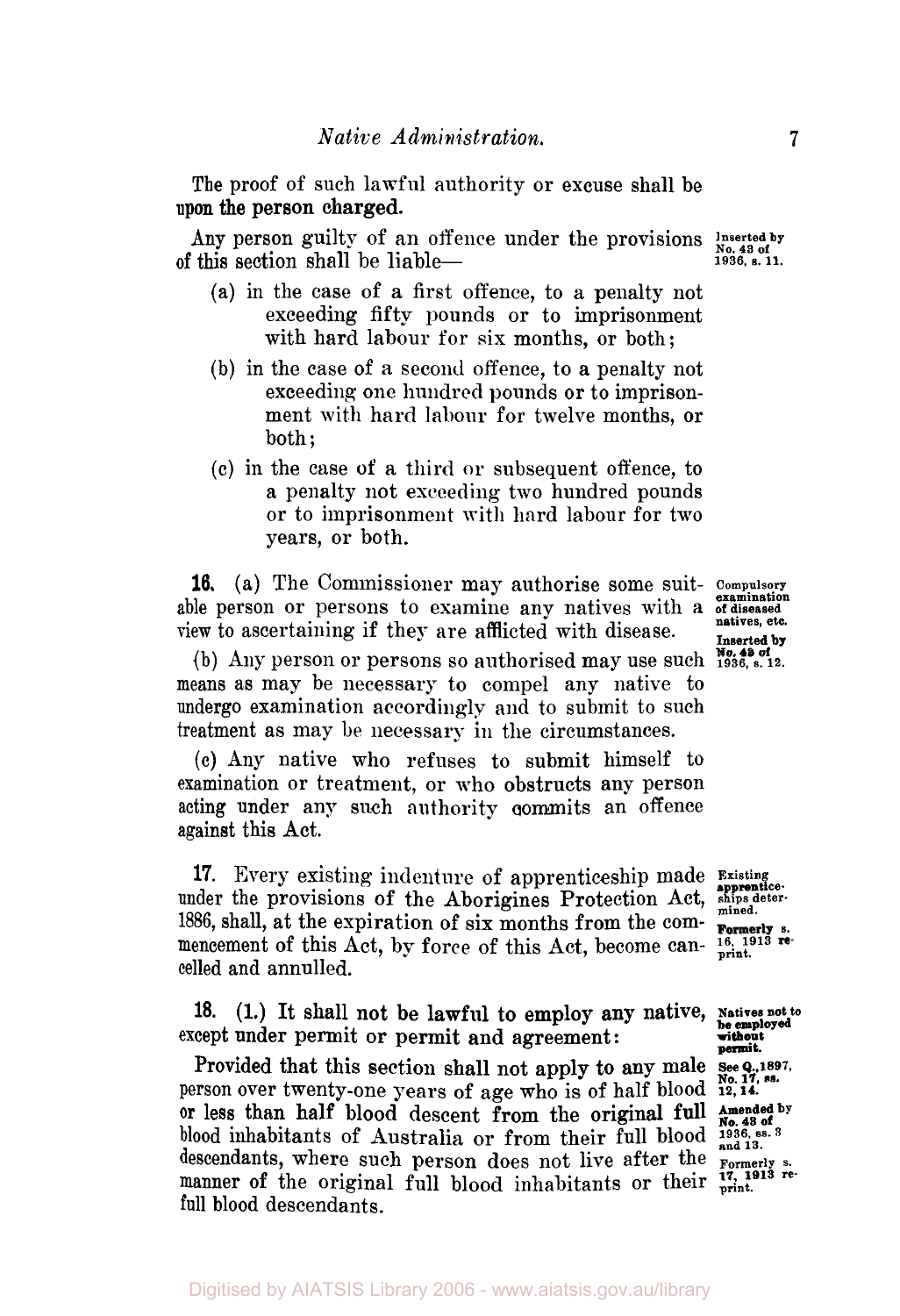Inserted **by 1936, s 13.** 

*(2.)* In this section "to employ" means not only to employ as **a** servant, but also includes the act of engagement under **a** contract to perform work or services, notwithstanding that the relationship is not that of master **and** servant.

 $\frac{\text{Inverted by}}{\text{No. 43 of}}$  (3.) **Every agreement or permit and agreement** shall  $\frac{\text{No. 43 of}}{\text{1936. a. 13.}}$  **be** in accordance with the prescribed form be in accordance with the prescribed form.

19. Every permit-

- (1) shall be granted or refused by a proteetor or inspector ;
- (2) may be granted for any period not exceeding twelve months for employment on land, or not exceeding eight months for employment on any ship or boat;
- **(3)** may from time to time **be** renewed;
- **(4)** may contain such conditions as the protector or inspector considers **fit** and proper ;
- *(5)* **may,** if the protector or inspector thinks fit, be granted as a general permit to employ natives ;
- **(6)** may be cancelled at any time by a protector or inspector.

Such cancellation shall not entitle any employer *to*  claim **or** recover compensation for the loss of the service of any native, or to maintain any action in respect of any loss or damage that may be occasioned by such cancellation.

Provided that, on the death of a holder of a permit, the permit shall continue in force for four months thereafter, and shall be deemed to hare been granted to his legal personal representative :

Provided also, that whenever a permit shall be granted to any person being the agent of any other person, and the agency shall determine, the permit shall continue in force for four months thereafter, and shall be deemed to **be** granted to the principal.

Provided also that no protector **or** inspector shall, without permission of the Commissioner, grant any per**mit** to himself, **or** to any person who is his principal **or agent, or** by whom he is employed **or whom** he employs.

**Form and duration of permit. See** *Q.,* **1897. No. 17. s. 13. and 1902, So. 1. s. 5. Amended by No. 43 of 1936. ss. 3 and 14. Formerly S. 18. 1913 re- print.** 

**Added by No. 42 of 1911,** s. **3.**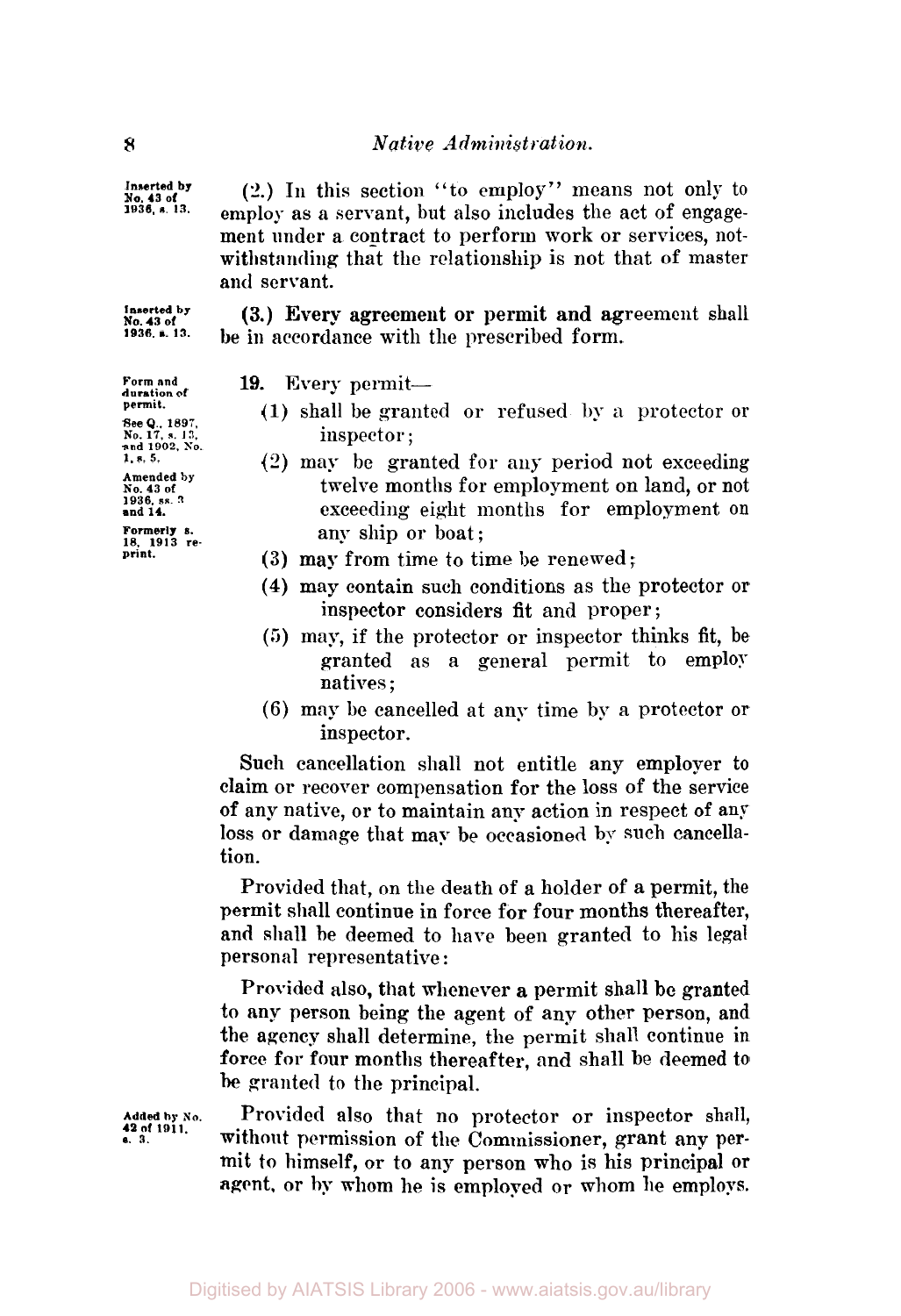Provided also that no permit granted by the Commissioner shall be cancelled except by the Commissioner or the Minister.

Provided further, that any person aggrieved by the  $\frac{Inseted by}{N_0}$  of  $\frac{1306}{N_0}$ ,  $\frac{1306}{N_0}$ ,  $\frac{1306}{N_0}$ refusal to grant, or by a cancellation of a permit, may appeal to **a** magistrate in the magisterial district in which the permit was formerly exercised. Such appeal shall be in accordance with regulations, which may define the time for appealing and the procedure to be followed.

For the purpose of this proviso an application for **a**  permit shall be deemed to hare been refused unless it is granted within three months after the time when applica**tion** is made for the permit to the Commissioner.

**20.** No permit shall be granted allowing any male **Youths and**  native under the age of sixteen years or any female native to be employed on board of or in connection with any ship or boat.

**21.** No permit shall be granted allowing any native to **No permit for employment**  trading with or voyaging to any place outside the State. A mended by No. 43 of **be** employed on board of or in connection with any ship **on ocean-**

**22.** Any person who without the authority in writing of a protector or inspector, or without the authority of a permit under this Act, permits **or** suffers any native **natives.**  to be upon or in any house, ship, boat, camp, or other  $S_{0.17, 8.14}^{See Q., 1897, p.}$ place in his occupation-shall be guilty of an offence under  $\frac{and \, Q_{n}}{N_{0}}$ , 1, s. 4. this Act :

Provided that this section shall not apply to any native **1911, s. 7**, and amended<br>ho is a male person over twenty one years of age who by No. 43 of is **of** half blood or less than half blood descent from the *Formerly s. 21, 1913 re*original full blood inhabitants of Australia **or** from their **print.**  full blood descendants, where such person does not live after the manner of the original full blood inhabitants **or** their full blood descendants. who is a male person over twenty-one years of age who

**females not No.1, s.10. Amended by No. 42 of 1911, s. 6, end No. 43 of 1936, s. 15. Formerly s. 19, 1913 re- print.** 

**1936, s. 3. Formerly s. 20, 1913 re- print.** 

**Penalty for<br>unlawfully<br>employing or harbouring** 

**Inserted by No. 42 of** 

**1936, s. 16.**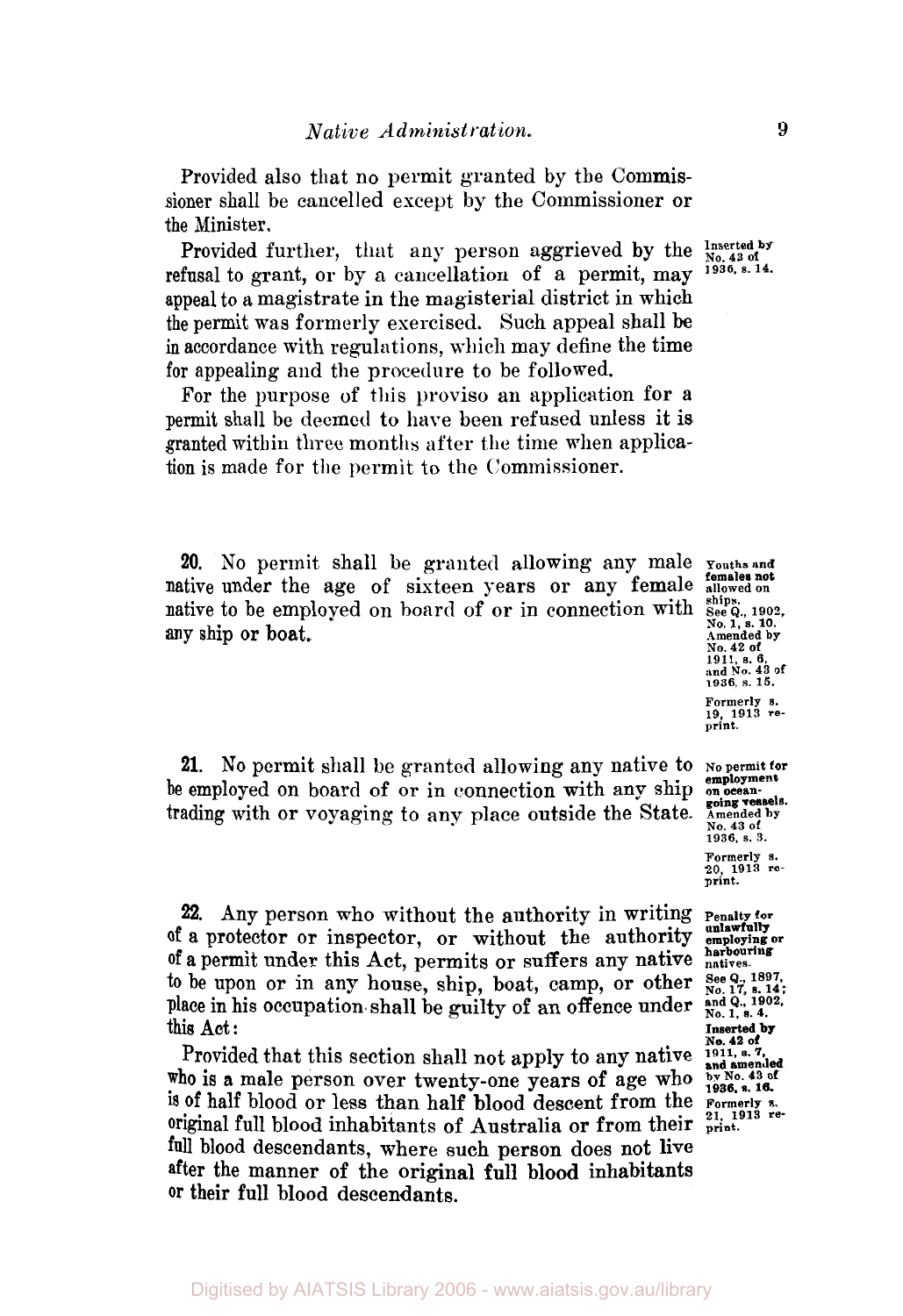*23.* (1.) No agreement with a native for any service or employment shall be of any force or validity as against such native unless such agreement-

- **(a)** is witnessed and truly dated by a justice of the peace, a protector, a police officer, or other person authorised by the Minister to attest agreements ;
- **(b)** is indorsed by such witness with a certificate that the agreement was fully explained by him to the native, and that he appeared fully to understand the same, to he a free and voluntary agent, and physically fit for the work specified ;
- **(c)** is signed or marked by the employer and by the native ;
- **(d)** specifies the nature of the service or employment, the period of the service, and conforms in every respect with the particulars specified in the permit ;
- (e) stipulates for the supply by the employer to the native of substantial, good, and sufficient rations, clothing and blankets, and also medicines and medical attendance when practicable and necessary; and
- (f) when the employment is on or in connection with any ship or boat, stipulates that before the expiration of the service agreed upon, the employer shall convey the native, or cause him to be conveyed, to the place or district to which he belongs, which shall be specified in the agreement.

**(2.)** Where a native proposing to become party to such agreement has, within twelve months of the date of the agreement, been engaged in the pearl-shell fishery, or in any industry which necessitates the conveyance of the native by sea to the scene of such industry, the witness shall satisfy himself, before attesting the agreement, that, during the currency of the engagement of **such**  native, the person who last employed him conveyed **him**  back to the place or district to which he belonged.

**Inserted by No. 43 of 1936 s.17.** 

**(3.) Provided that this section shall not apply to any** male person over twenty-one years of age who is of half blood or less than half blood descent from the original

**Agreements** 

**See 50 Vict.,**<br> **No. 25, s. 18, and Q., 1897,**<br> **No. 17, s. 15. Amended by 1936. U. 3 No. 43 of and 17. Formerly s. 22.1913 re. print.**